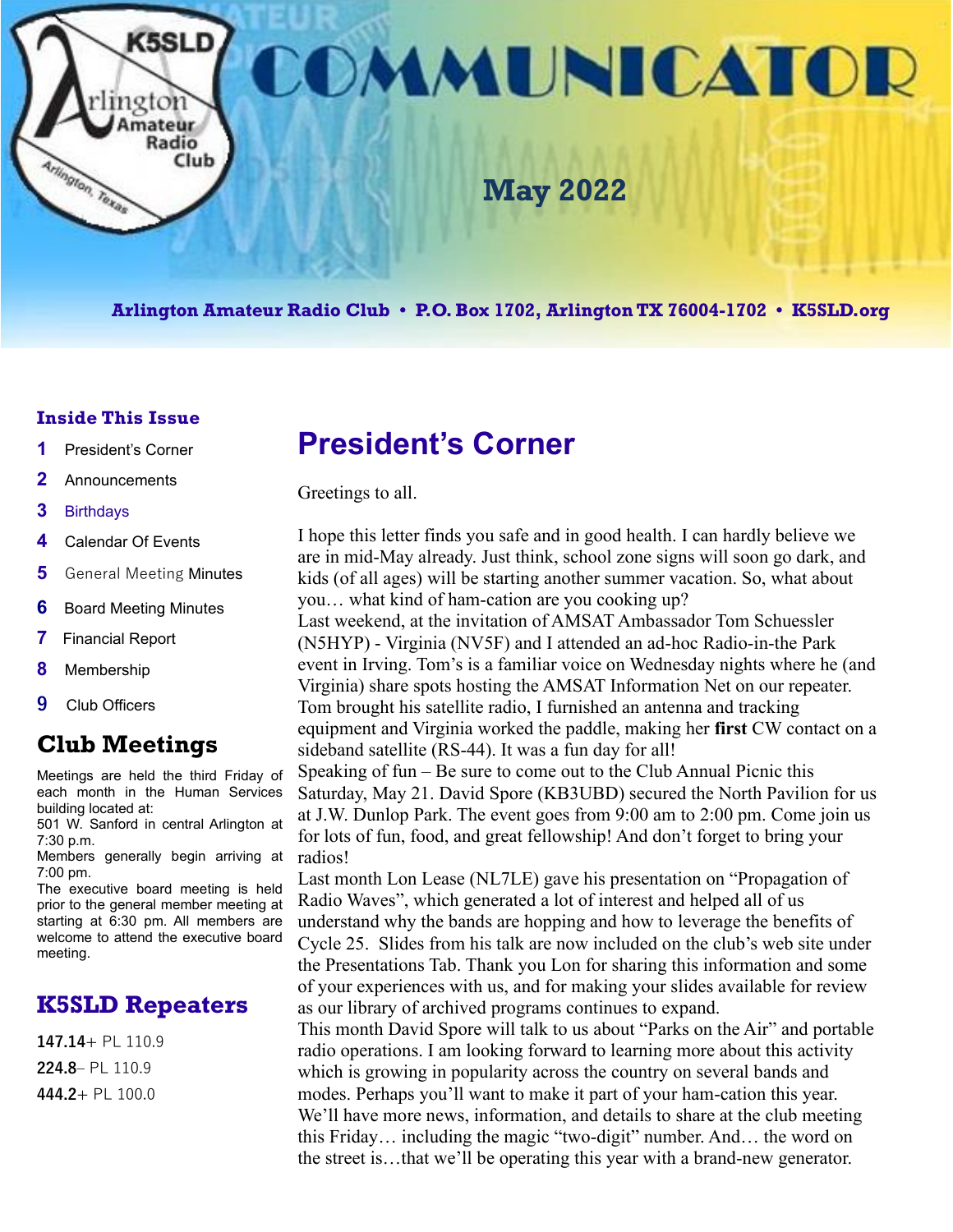Can you believe it? I'm very excited! I hope you are, too. See you then! '73 Jack Weaver, AA5VZ, President - AARC

## **Announcements**

### **May 2022 program Portable Operating**

The May monthly program by David Spore, KB3UBD, joining us via zoom. The subject is POTA **®** and Portable Operating. Parks on the Air (POTA **®**) is a great way to make contacts and even some pile-ups. Contesting and public awareness are two of the many aspects of operating portable in public locations or remote spots. David will tell us all about his adventures and show pictures from many interesting places.

#### **Fees**

As of April 13, 2022 the FCC will begin charging an application fee of \$35.00 for license applications and upgrades.

#### **For Sale**

List of equipment Wayne KZ5O and Sherry W5YUP Shelton have for sale. Please call Sherry at 817-275-2074. I don't know how much is left, so call if you are interested in something.

Yaesu FT-736R VHF/UHF transceiver, all mode 2 Meter/440 base station vertical Kenwood TS-430S HF transceiver 20/40 meter trap dipole Icom IC-746PRO HF transceiver 17 meter dipole 80 meter dipole Cushcraft A3S triband beam with 40 meter add on 2 meter beam, 13 element, quantity 2 Halo antenna, 6 meter Tower with break over base, 30ft with a 12ft mast Alliance 3 rotor Astron RS-35M power supply Dawia CN-101L SWR/power meter MFJ 948 antenna tuner MFJ 1275 sound card interface Mirage B-310G (100w) VHF amplifier Amertron AL-811H HF amplifier (800w) Yaesu FT-100 HF/VHF/UHF transceiver Ham Sticks 17, 20, 40, 80 meters Various lengths of coax, connectors, etc.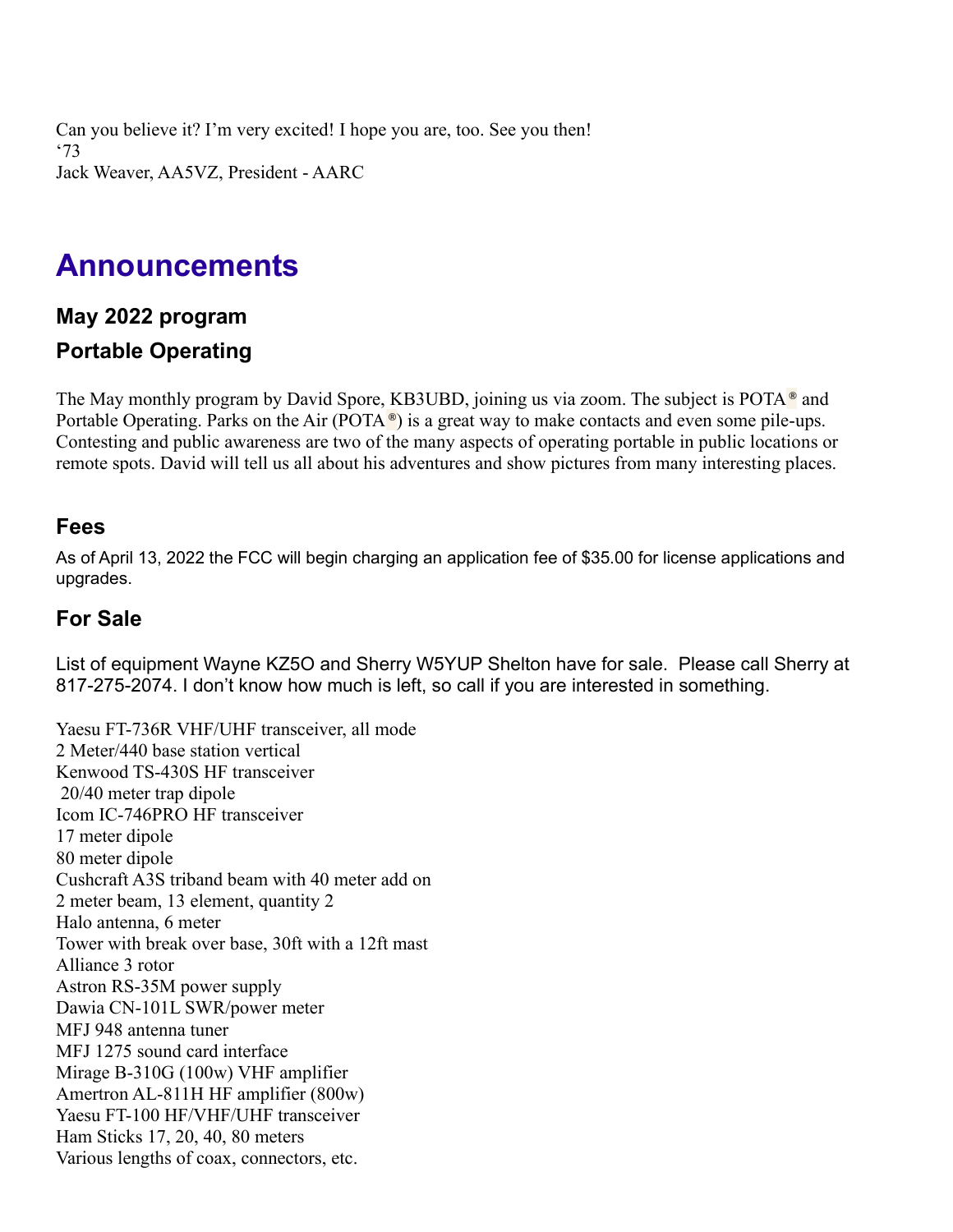### *Newsletter Submissions*

Submissions for the newsletter are due by the Saturday preceding the monthly club meeting. I would prefer to receive them in Word format or in a text editor like Notepad. If you can avoid it please don't send it in PDF format, as it is a pain, to tear apart a PDF, if I need to change any formatting or make any edits.

## **Birthdays**

| Thomas Shipman        | 5/2  |
|-----------------------|------|
| <b>Morrie Pickler</b> | 5/15 |
| David Benardello      | 5/23 |

If I missed your birthday, let me know ( I won't include the year, it makes me feel old ) – Trey

# **Happenings**

### **Radio in the Park**

May 7, 2022. Virginia (NV5F) and Jack (AA5VZ) attended a "Radio in the Park" event at Shady Grove Trails Park in Irving, Tx. AMSAT Ambassador Tom Schuessler (N5HYP) provided the radio (FT-847). Jack provided the antenna and tracking equipment.

Virginia, operating the station, made her **first** satellite "**CW"** contact via RS-44. To learn more about satellite operations, check out the AMSAT Information Net each Wednesday night at 9:00 pm on our 147.140 Rep eater. Everyone is welcome!



Tracking antenna, courtesy of Jack(AA5VZ)

Virginia (NV5F) and Tom (N5HYP) at the radio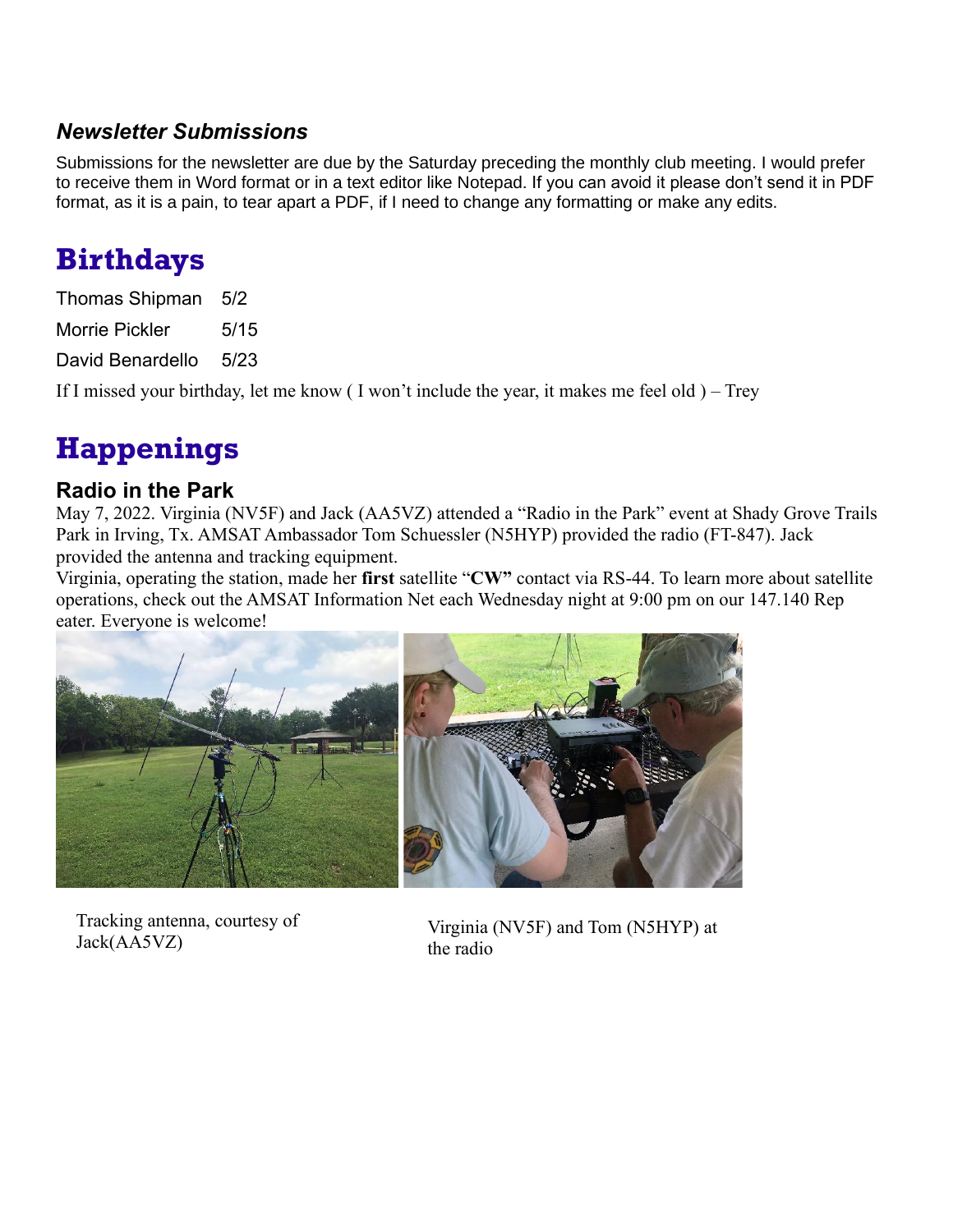#### **ARRL 2022 Teachers Institute**

Our own Kathleen Holley, KG5CVO has been accepted to the ARRL 2022 Teachers Institute. It is being held in Dayton, OH in mid-July.

### **Club Picnic.**

May 21<sup>st</sup>,9:00AM to 2:00PM J.W. Dunlop Park; North Park Pavilion (same park we had it last year). 1500 W. Green Oaks Blvd Arlington, TX 76012



As last year, the pavilion is available to us all day. Typically, we go from morning to mid-afternoon, but people are welcome to stay longer. We can bring our radios and practice for field day! Hot dogs/hamburgers and basics will be provided, but feel free to bring a side dish or dessert. Hope to see all of you there!

David KB3UBD

# **Calendar of Events**

**May 20: Board Meeting** 6:30 pm, 501 W. Sanford, Arlington, TX, 76011 All members are welcome attend.

**May 20: General Membership Meeting** 7:30 pm, 501 W. Sanford, Arlington, TX, 76011

If you want to join via Zoom: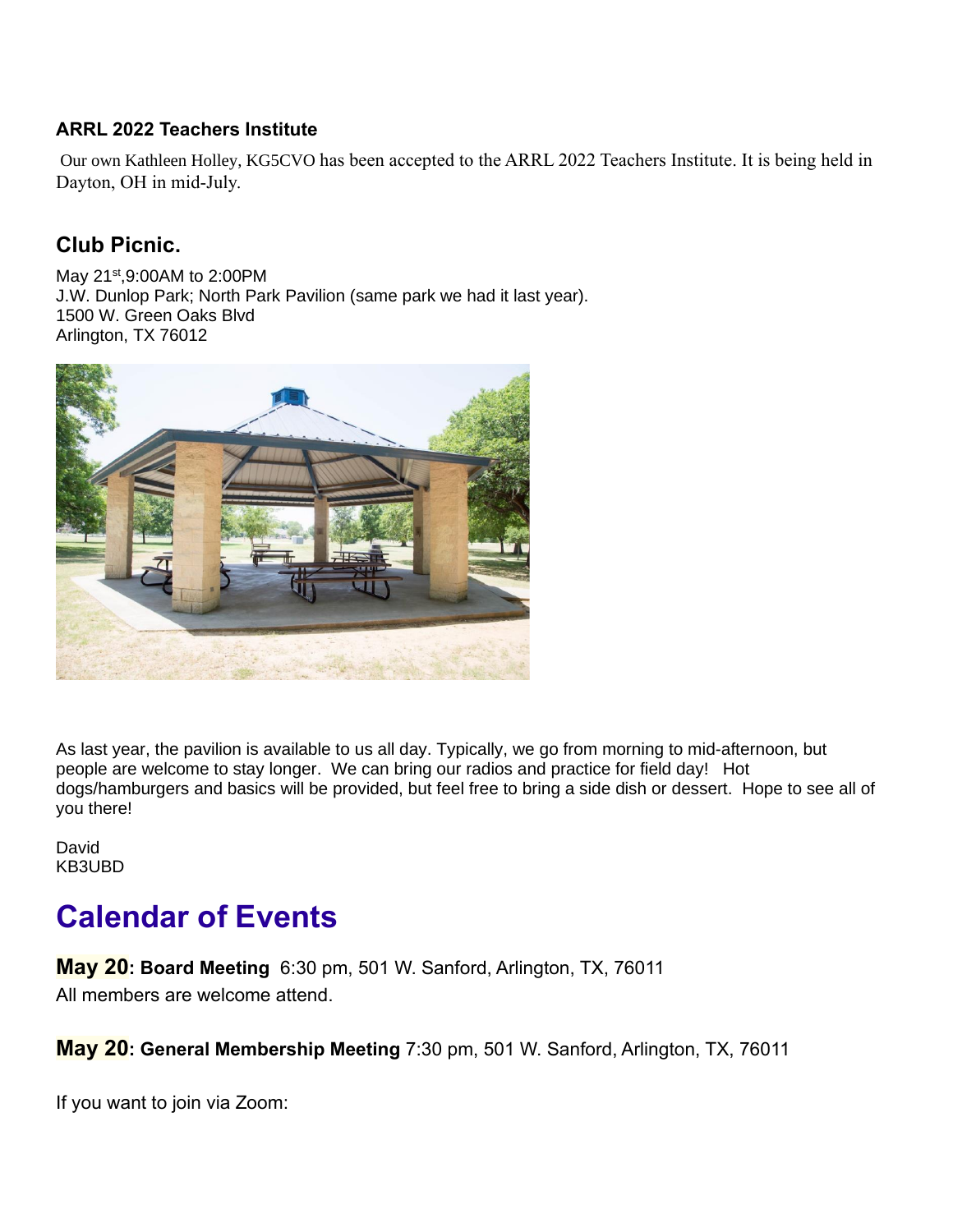Join Zoom Meeting [https://us02web.zoom.us/j/82916119915?pwd=8tVrEH\\_AYOyhzUDmV5OXHnC-E6QJ70.1](https://us02web.zoom.us/j/82916119915?pwd=8tVrEH_AYOyhzUDmV5OXHnC-E6QJ70.1)

Meeting ID: 829 1611 9915 Passcode: 286316 One tap mobile +13462487799,,82916119915#,,,,\*286316# US (Houston) +16699006833,,82916119915#,,,,\*286316# US (San Jose)

Dial by your location +1 346 248 7799 US (Houston) +1 669 900 6833 US (San Jose) +1 253 215 8782 US (Tacoma) +1 929 205 6099 US (New York) +1 301 715 8592 US (Washington DC) +1 312 626 6799 US (Chicago) Meeting ID: 829 1611 9915 Passcode: 286316 Find your local number:<https://us02web.zoom.us/u/kmogPuEil>

#### **==== Dining Out ( May 21, 9:00 AM – 2:00PM or whenever) ====**

J.W. Dunlop Park; North Park Pavilion (same park we had it last year). 1500 W. Green Oaks Blvd Arlington, TX 76012

#### **==== Breakfast ( June 4, 8:30 am) ====**

Pioneer Restaurant 306 109th St, Arlington, TX 76011

**May 21:** Testing - 10:00 am, 401 W. Sanford. Enter on north side of the building.

**June 4:** Testing - 10:00 am, 401 W. Sanford. Enter on north side of the building.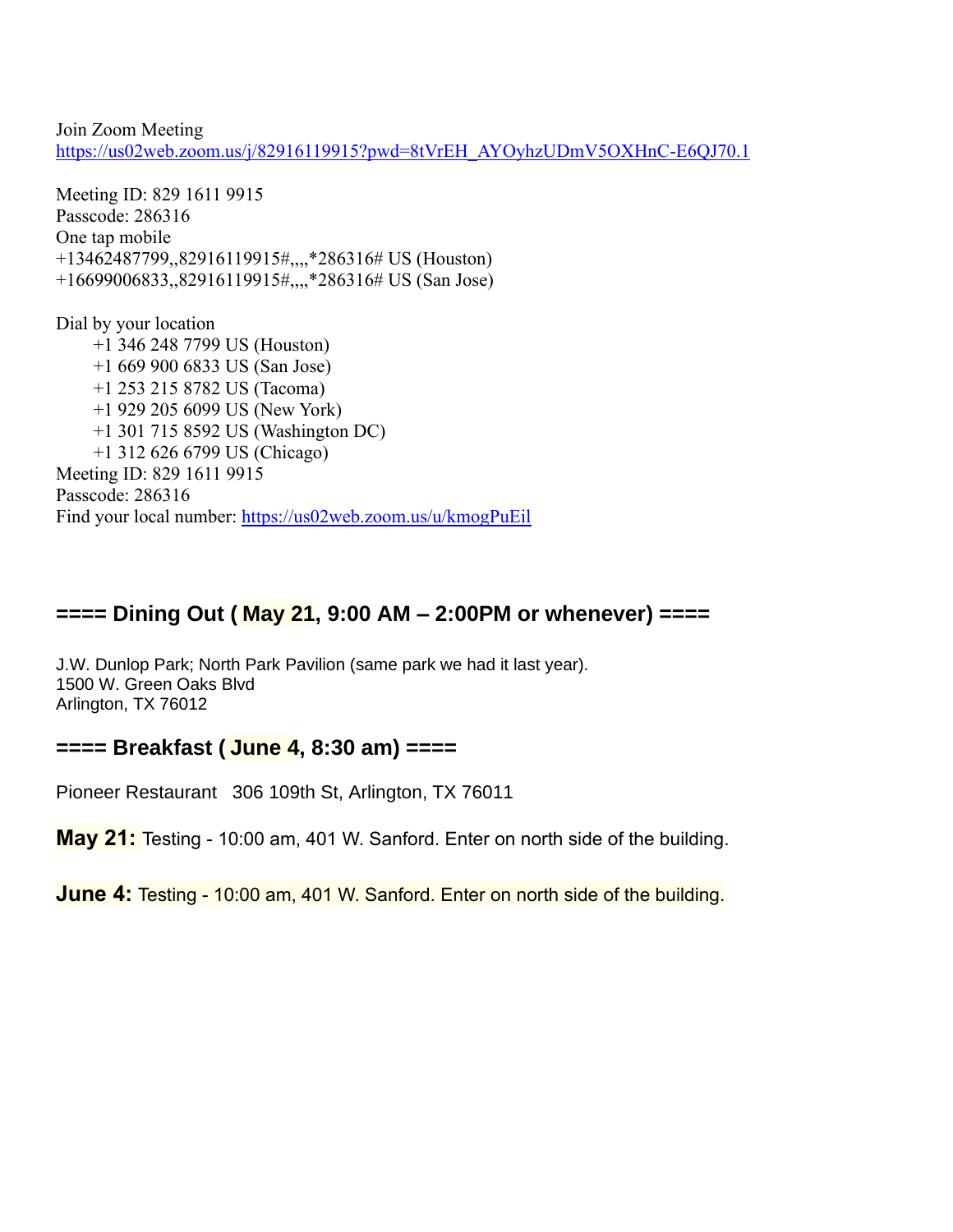

| <b>ACCENT AWAI</b><br><b>&amp; T R O P H I E S</b><br>1815 W. PARK ROW . ARLINGTON, TX 76013<br><b>TROPHIES . PLAQUES . RIBBONS . ENGRAVING</b><br>SIGNAGE . BADGES . ACRYLICS<br>sales@accentawards.us |                      | <b>DAVE</b><br>W5DJO |
|---------------------------------------------------------------------------------------------------------------------------------------------------------------------------------------------------------|----------------------|----------------------|
| 817.469.8791                                                                                                                                                                                            | \$9.95 each plus tax |                      |
| www.accentawards.us                                                                                                                                                                                     |                      |                      |

### **Warning sirens**

The City Of Arlington tests its outdoor warning sirens at 1:00 pm on the first Wednesday of each month, using volunteer observers, most of whom are hams reporting into a net held on the AARC's 2m repeater (147.140+, PL 110.9). Check-ins begin during the noon hour, and the test typically concludes before 1:30 pm. More observers are always needed, so please consider helping with this valuable effort if you can spare about an hour at lunchtime once a month.

For more information, contact the Office of Emergency Management (817-459-6939).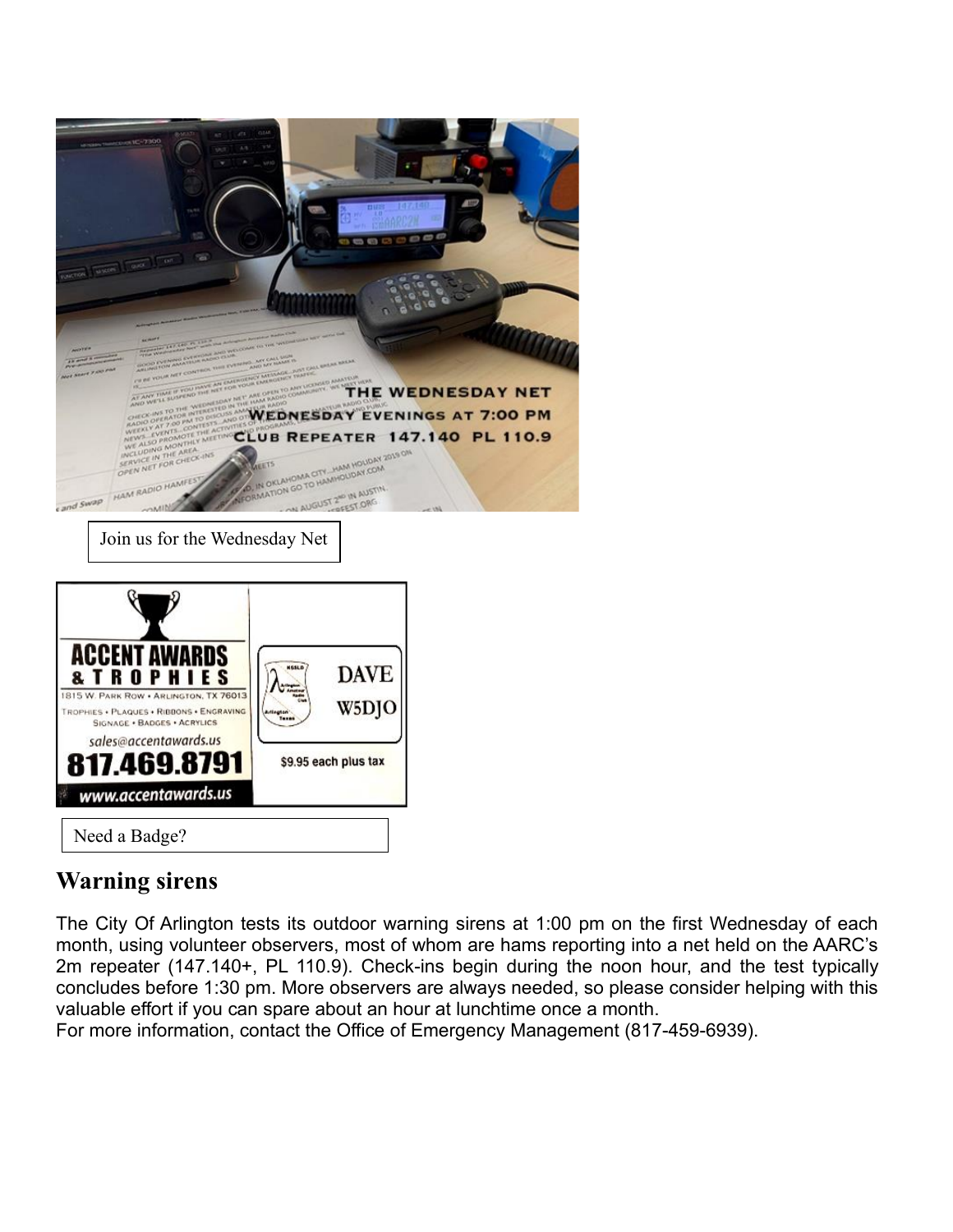# **Meeting Minutes**

#### **April 2022 Membership Meeting Minutes submitted by Andy Kapushoc KB2VQA, Secretary**

The regular meeting of the membership of the AARC was called to order on April 15th, 2022, at 7:31 pm by the President, Jack AA5VZ, accompanied by a teleconference simulcast. Other board members present included Vice President, Philip KD5WBW; Secretary, Andy KB2VQA; Treasurer and Repeater Trustee, Maurice KM5RF; Training Coordinator and Agent of Record, Phil N5PWW; Emergency Coordinator, Bill AE5BT; and Editor, Trey AF5XS.

Jack AA5VZ called the meeting to order, and asked attendees to introduce themselves by name and call sign.

Jack mentioned that April marked his first time participating in the monthly siren testing. There are 53 siren sites, 9 of which are in need of adoption. He thanked Kathleen for the presentation last month on the topic of opportunities for public service. Jack reported that the club participated in the Mansfield Saint Patrick's Pickle Parade on March 19th, and he thanked David K5NN for providing the truck and driving it, as well as Philip KD5WBW for organizing the participation. Jack successfully submitted a micro-grant proposal for a new generator to the Irving ARC. A response from the IARC is expected by May 1st. To assist Price K5NNL with the Wednesday night net, Clayton K5CWS has joined the net control team.

Philip KD5WBW mentioned the AARC participated in the Mansfield Saint Patrick's Pickle Parade. It was great fun and thousands of people turned up for the event. Philip would like to acquire additional signs for use at Field Day to draw people in to the event.

Andy KB2VQA noted that the April newsletter contained the minutes from the March meetings. A motion was made and carried to accept the minutes as published.

Maurice KM5RF reviewed the financial report of March 2022. A motion was made and carried to accept the report for audit as published. He noted that the repeater is working well. Maurice mentioned that he assisted a fellow amateur radio organization for 9 hours in taking down a tower that was in danger of falling from a 200 foot tall building. The issue came about due to the high velocity winds in the area at the time. Maurice plans to run a fox hunt at the club picnic in May. Those wishing to participate should contact him.

Trey AF5XS compiled and distributed the newsletter for April 2022. All submissions (stories and pictures) are welcomed and requested to be received by the Saturday before the club meeting.

Phil N5PWW holds testing sessions promptly at 10 am on the first and third Saturdays of the month at 401 W. Sanford Street (use the entrance on the north side). The new \$35 fee proposed by the FCC has now gone in to effect, and is collected directly by the FCC from the individual. Phil mentioned that a change in the testing process is coming in July which will involve electronic testing. There are no training classes being held at this time. However, there's a good chance of a Technician Class training session being held in Arlington in the next month or two.

Bill AE5BT informed the club that Field Day 2022 starts at Saturday, June 25th. He mentioned the various activities available to those who participate.

David K5NN mentioned that he visited a ham to receive a donation for the club. He will need assistance with taking down an antenna and tower.

The club picnic will be held on Saturday, May 21st.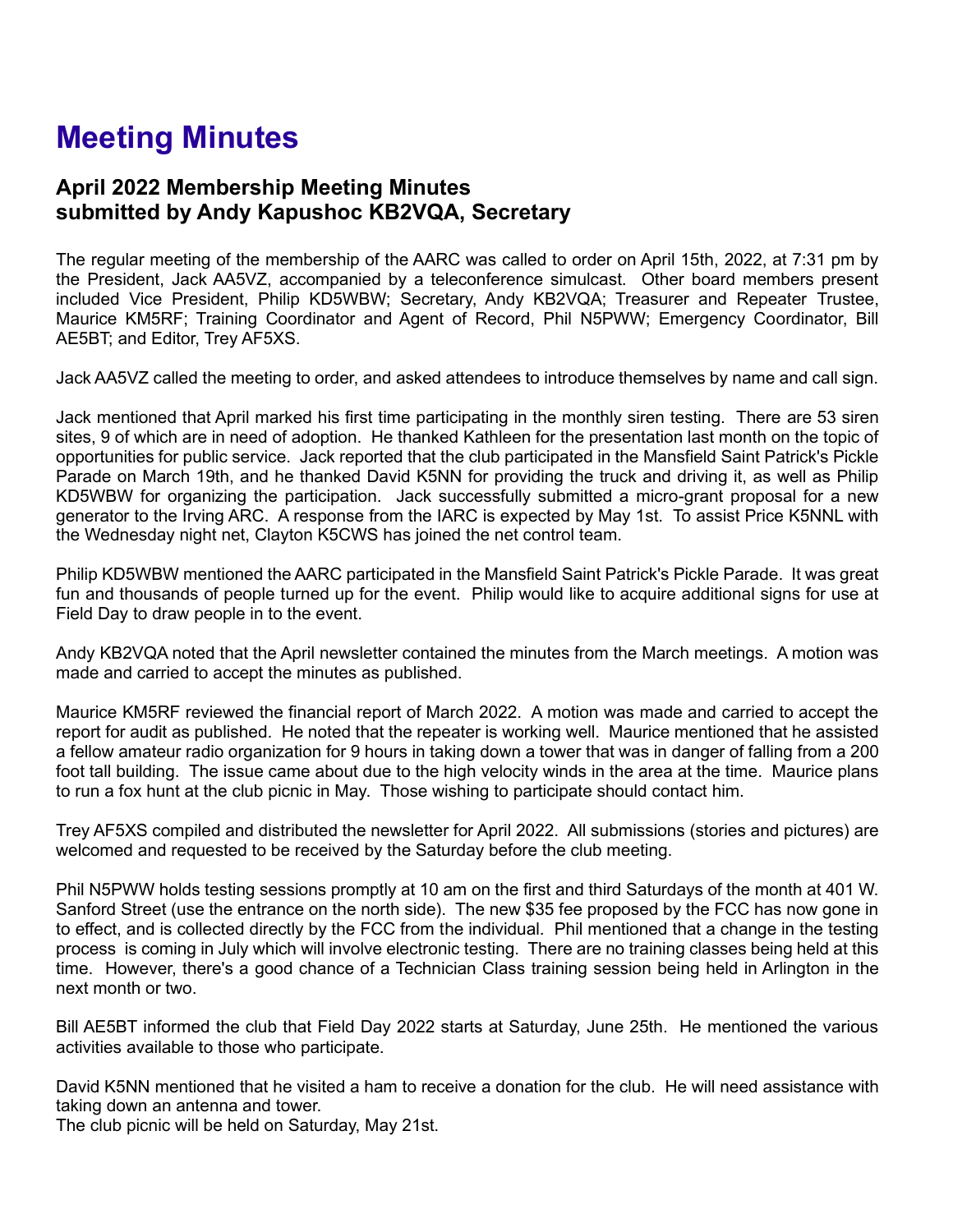Old business: No old business was presented. New business: No new business was presented.

A break was taken at 8:30 pm. The meeting resumed at 8:43 pm with a presentation on how radio waves travel, given by Lon NL7LE.

The meeting adjourned at 9:17 pm. The sign-in sheet showed 21 people in attendance, all indicating AARC membership. Zoom attendees numbered 4.

### **April 2022 Executive Board Meeting Minutes submitted by Andy Kapushoc KB2VQA, Secretary**

The regular meeting of the Executive Board of the AARC was held on April 15th, 2022, at 6:30 pm, accompanied by a teleconference simulcast. Present were President, Jack AA5VZ; Vice President, Philip KD5WBW; Secretary, Andy KB2VQA; Treasurer and Repeater Trustee, Maurice KM5RF; Training Coordinator and Agent of Record, Phil N5PWW; Emergency Coordinator, Bill AE5BT; and Editor, Trey AF5XS.

Jack AA5VZ called the meeting to order. He mentioned that he built the ARRL half-wave end fed antenna that was mentioned in Rob's presentation. The antenna yielded excellent results. Jack submitted the micro-grant proposal to the Irving ARC. He participated in the monthly siren test for the first time in April. The evening's presentation will be provided by Lon Lease NL7LE on the topic of how radio waves travel. David Spore KB3UBD will announce that the club picnic will be held on Saturday, May 21st, 2022.

Philip KD5WBW informed the board that the club participated in the Mansfield Saint Patrick's Pickle Parade. David K5NN provided the truck, which was adorned with a beam antenna on the trailer hitch. Philip submitted the request seeking a proclamation from the City of Arlington declaring the week of Field Day 2022 as 'Arlington Amateur Radio Club and Amateur Radio Operators Recognition Days'.

Andy KB2VQA confirmed that the April newsletter contained the minutes from the March meetings.

Maurice KM5RF reviewed the financial report for March 2022. He noted that the repeater is functioning. With the high velocity winds inundating the area over the previous week, Maurice assisted a fellow ham radio organization with dismantling a tower in danger of falling from atop a 200 foot tall building.

Trey AF5XS published the March 2022 newsletter.

Phil N5PWW continues to hold testing sessions promptly at 10 am on the first and third Saturdays of the month. The new \$35 fee issued by the FCC has go in to effect. The FCC emails the bill directly to the individual.

Phil is trying to start training sessions for the Technician Class exam for three city employees in need of attaining an amateur radio license.

Bill AE5BT mentioned that Field Day 2022 will be held on June 25th and 26th.

The meeting adjourned at 7:16 pm.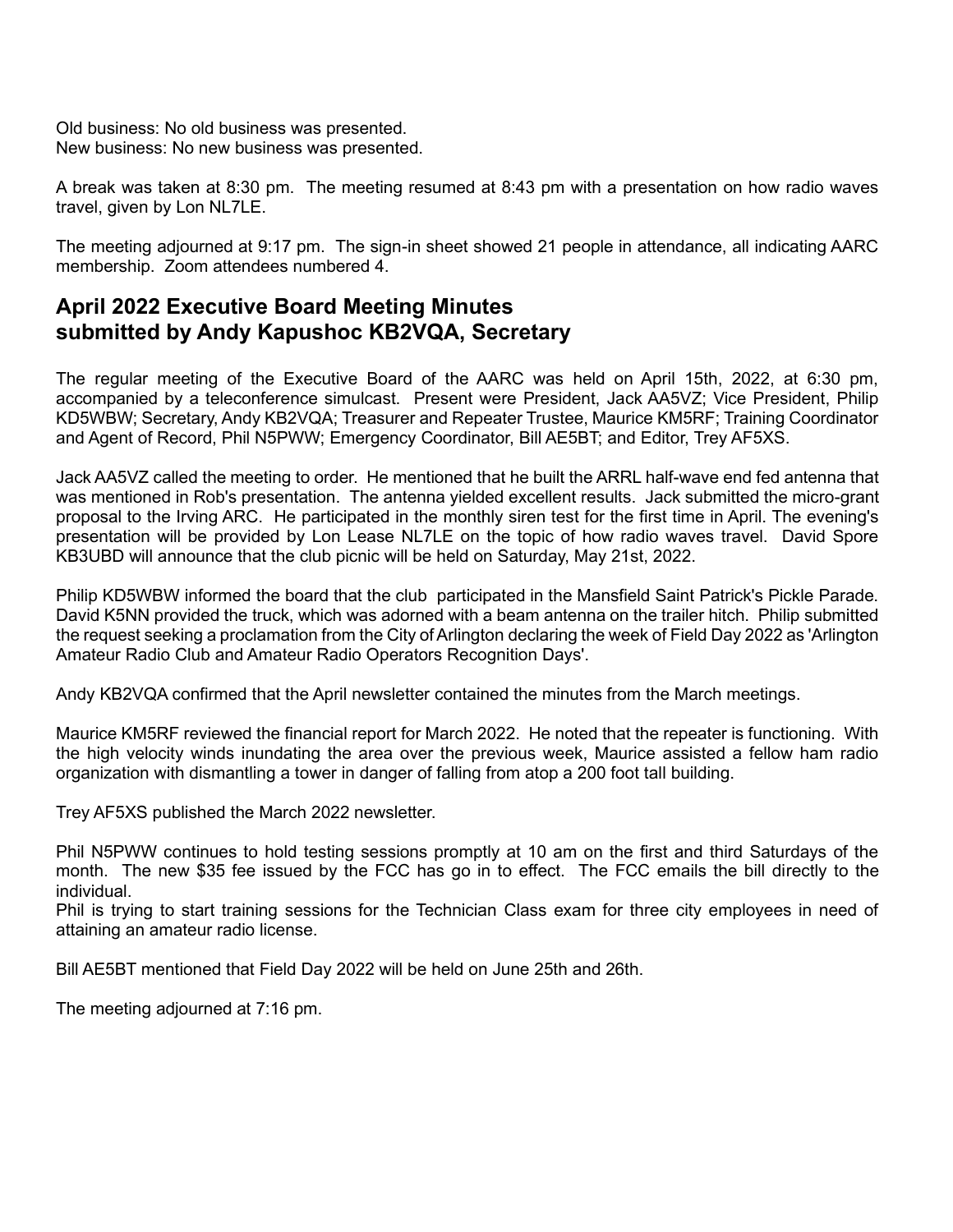### **April 2022 Financial Report**

|                 |          | <b>DESCRIPTION</b>        | CATEGORY                                         | <b>BALANCE</b>             |
|-----------------|----------|---------------------------|--------------------------------------------------|----------------------------|
| <b>BALANCE</b>  |          |                           |                                                  |                            |
|                 | 03/31/22 |                           | <b>GENERAL FUND</b>                              | \$3,282.24                 |
|                 |          |                           | <b>GOOD &amp; WELFARE</b>                        | 601.84<br>\$               |
|                 |          |                           | <b>REPEATER FUND</b>                             | \$<br>321.47               |
|                 |          |                           | <b>CHECKING</b>                                  | \$4,205.55                 |
|                 |          |                           | SAVINGS                                          | \$<br>25.00                |
|                 |          |                           | C.D.                                             | \$2,209.19                 |
|                 |          |                           | PETTY CASH                                       | \$<br>25.00                |
|                 |          |                           | <b>NET TOTAL</b>                                 | \$6,464.74                 |
|                 |          |                           |                                                  |                            |
| <b>EXPENSES</b> |          |                           |                                                  |                            |
|                 |          |                           | <b>TOTAL</b>                                     | \$<br>$\pmb{0}$            |
| <b>INCOME</b>   |          |                           |                                                  |                            |
|                 |          | <b>DUES</b>               | <b>DUES</b>                                      | \$<br>24.01                |
|                 |          | <b>GOOD &amp; WELFARE</b> | <b>GOOD &amp; WELFARE</b>                        | \$<br>17.00                |
|                 |          | <b>AMAZON CHARITY</b>     | <b>DONATION</b>                                  | \$<br>2.00                 |
|                 |          |                           | <b>TOTAL</b>                                     | \$<br>43.01                |
|                 |          |                           | <b>NET CHANGE</b>                                | \$<br>43.01                |
| <b>BALANCE</b>  | 04/30/22 |                           |                                                  |                            |
|                 |          |                           | <b>GENERAL FUND</b><br><b>GOOD &amp; WELFARE</b> | \$3,306.25<br>\$<br>618.84 |
|                 |          |                           | <b>REPEATER FUND</b>                             | 323.47<br>\$.              |
|                 |          |                           | <b>CHECKING</b>                                  | \$4,248.56                 |
|                 |          |                           |                                                  | \$<br>25.00                |
|                 |          |                           | SAVINGS<br>C.D.                                  | \$2,209.19                 |
|                 |          |                           | PETTY CASH                                       | \$<br>25.00                |
|                 |          |                           |                                                  |                            |
|                 |          |                           | <b>NET TOTAL</b>                                 | \$6,507.75                 |